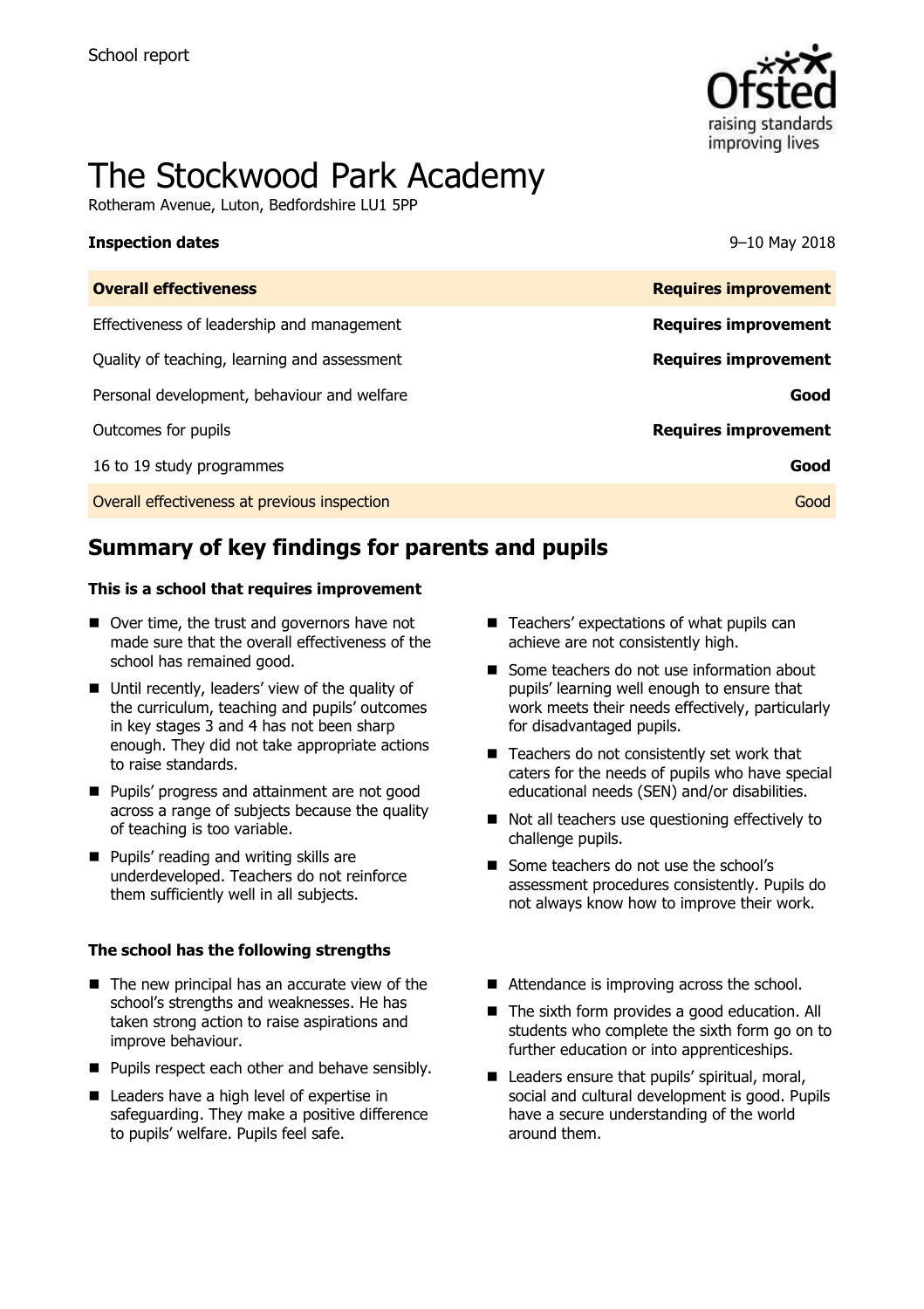

# **Full report**

# **What does the school need to do to improve further?**

- $\blacksquare$  Improve the quality of leadership by:
	- making sure that the trust and governors have a positive impact on improving the overall effectiveness of the school
	- building on the improved relationship between governors and leaders so that there is greater clarity about their respective roles and responsibilities.
- Improve progress and attainment at key stages 3 and 4 by:
	- strengthening the overall quality of teaching by ensuring that training is targeted effectively towards those staff who need it most
	- improving literacy by giving pupils more opportunities to develop their reading and writing skills across a wide range of subjects
	- ensuring that teachers' expectations are constantly high and that they provide work which challenges pupils sufficiently
	- making sure that all teachers plan work that builds on what pupils already know and can do
	- making sure that teachers meet the needs of disadvantaged pupils
	- ensuring that teachers consistently set work to cater for the needs of pupils who have SEN and/or disabilities
	- ensuring that teachers use questioning skilfully to check pupils' learning and deepen their understanding
	- ensuring that all teachers use the school's agreed assessment procedures.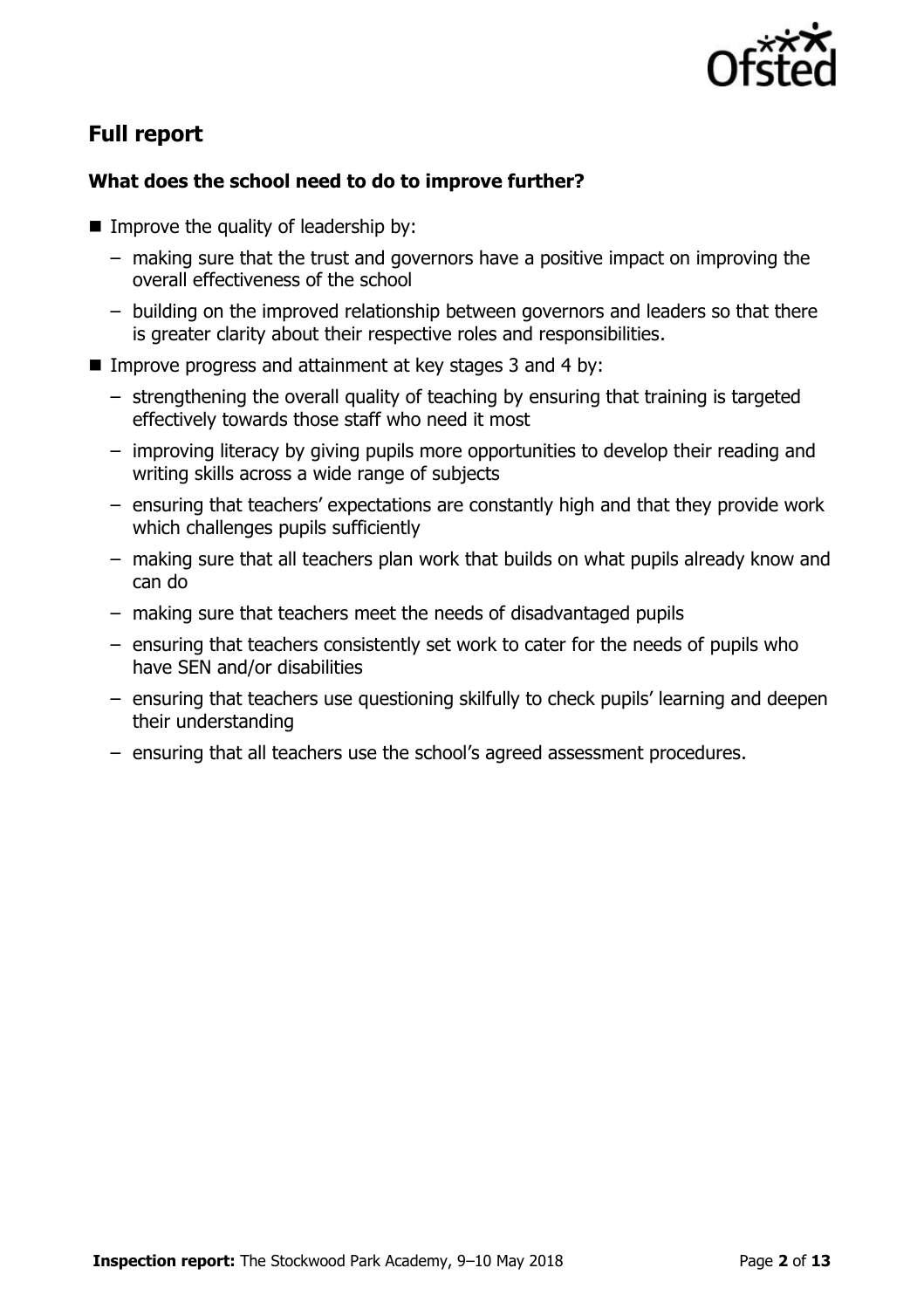

# **Inspection judgements**

### **Effectiveness of leadership and management Requires improvement**

- Since the last inspection, the school has undergone a period of instability. Until recently, changes to leadership have slowed down the rate of improvement. The trust and governors have failed to manage key aspects of the school to maintain its overall effectiveness.
- While leaders have begun to improve the quality of teaching, learning and assessment, teaching remains too inconsistent. Pupils' progress requires improvement across a range of subjects. Leaders recognise that by prioritising behaviour, they have not focused enough on teaching and learning.
- Although leaders track the progress of pupils well, support strategies have not yet ensured that pupils make at least good progress.
- Almost half the pupils in the school are disadvantaged. In the past, leaders have not used the additional pupil premium funding well enough. New leaders now have a clear strategy for supporting these pupils. However, in lessons, teachers have not always ensured that disadvantaged pupils are given enough support to help them to make good progress.
- Leaders are not ensuring that funding for pupils who have SEN and/or disabilities is used effectively. Work is not always matched to their needs, so they do not make sufficient progress.
- Pupils benefit from Year 7 catch-up funding and make progress in small groups. Support is focused on improving reading through phonics lessons and developing writing and mathematical skills.
- Leaders receive support from other schools in the trust and are part of a school improvement project that aims to improve teaching and learning. Leaders encourage teachers to work collaboratively and try out successful teaching strategies to support pupils' learning. However, not all teachers are using these strategies, so these changes are not fully established.
- Leaders have a clear understanding of which aspects of the school need to be better. They have good plans in place to address them.
- Middle leaders, particularly in English, mathematics and science, are working closely together to improve pupils' progress and attainment in their subjects. Through checking their judgements with other teachers in the trust, they are securing a more accurate view of attainment. Their collaborative approach is already having a positive effect on pupils' progress.
- Leaders' revised reporting system gives parents and carers much clearer information about the current progress of their children. The majority of parents who responded to Ofsted's online questionnaire, Parent View, say they find this information valuable.
- $\blacksquare$  The curriculum ensures that pupils follow a wide range of subjects, with choices available at GCSE. After-school clubs in sports, the arts and the Duke of Edinburgh's Award enrich provision. In the sixth form, leaders have worked successfully to broaden the learning opportunities on offer to students. Through an effective partnership with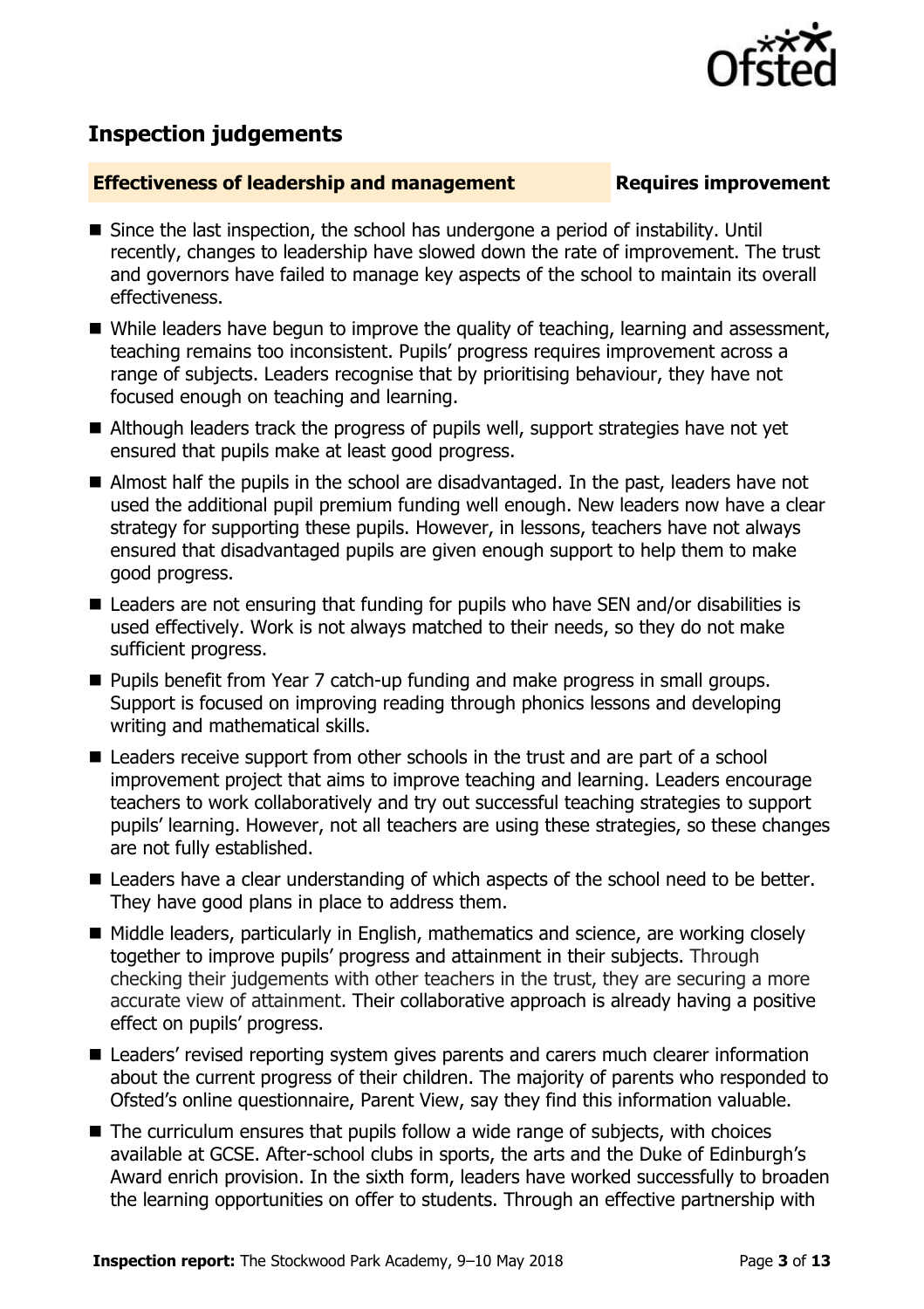

Chalk Hills Academy, students have access to a wide range of academic and vocational courses across both sites. Leaders have undertaken a joint review with trust leaders to ensure consistency of procedures and practices across the partnership.

- New staff receive good support from school leaders. Newly qualified teachers value the training they receive to help them improve their planning and teaching.
- Leaders provide a range of opportunities to develop pupils' spiritual, moral, social and cultural education. Assemblies and form time celebrate cultural diversity and tolerance, and outside speakers warn against radicalisation. Pupils are prepared well for life in modern Britain.
- There are clear indications that the new principal is making a positive difference to the school. He has quickly won the trust of the wider community. Staff and parents appreciate his honest and collaborative approach and say that there has been a 'big change in culture' since his appointment. Most parents who responded to Ofsted's online questionnaire, Parent View, praised the work of the school. This was echoed in comments received from parents in the free-text option of their survey. The majority of parents who responded to Parent View would recommend the school to others.

# **Governance of the school**

- Over time, through a period of interim headship and instability in staffing, the governing body has failed to monitor the school effectively. The trust and governors have not sufficiently challenged the information given to them by leaders in order to maintain an accurate overview of the school.
- The school has strengthened governance by recruiting new, local governors to the governing body. The small governing body brings a range of knowledge and experience but is too new to have made an impact on improving the school.
- New governors feel informed by the school and can identify its strengths and weaknesses. They make regular visits to get to know the staff and to review the school's policies and procedures.
- Governors are fully aware of their responsibilities to safeguard pupils in the school. The safeguarding governor meets regularly with senior leaders to check that policy is reflected in practice, both in the school and in alternative provisions used by the school.

# **Safeguarding**

- The arrangements for safeguarding are effective.
- Leaders responsible for safeguarding have a high level of expertise and successfully manage a diverse range of issues. They work closely with families and external agencies and offer good support to vulnerable pupils.
- All necessary checks are carried out when recruiting adults to work with children. Staff and governors undertake regular safeguarding training, including that relating to the government's 'Prevent' duty.
- **Pupils are taught how to recognise and keep themselves safe from danger, for example**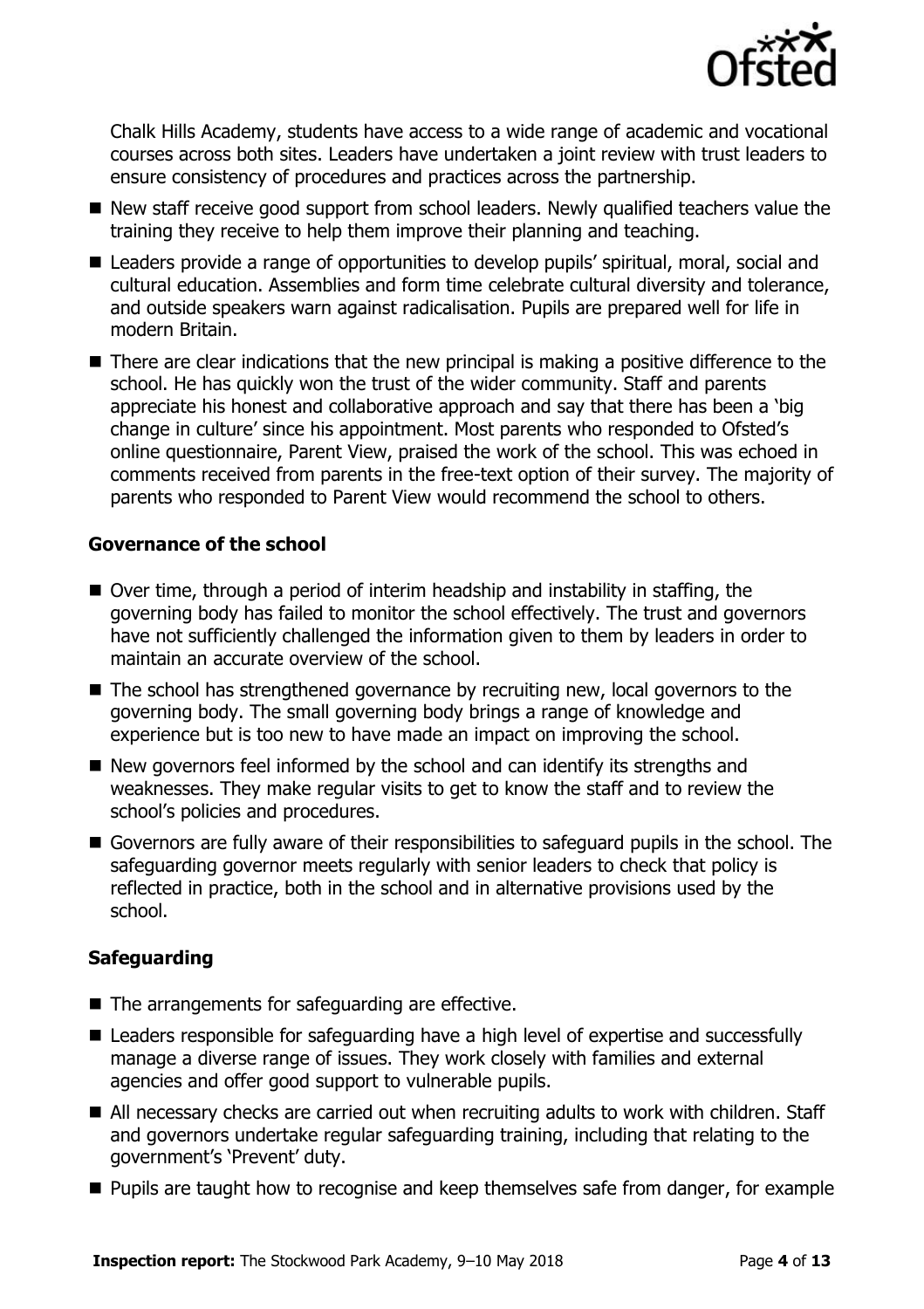

through presentations about radicalisation. The vast majority of pupils who spoke with inspectors, or who responded to Ofsted's pupil survey, said that they feel safe and well looked after by the school. Pupils are also aware of what to do if they have a concern, and are confident that staff deal with issues effectively.

# **Quality of teaching, learning and assessment Requires improvement**

- Teaching is too variable across the curriculum at key stages 3 and 4. This results in pupils making inconsistent progress.
- Not all teachers have high expectations of what pupils can achieve. This leads to a lack of sufficient challenge, which affects both the quality and quantity of work that pupils produce. It limits their progress.
- Some teachers do not routinely use information about pupils' prior attainment to plan activities that match their abilities. Tasks are often the same for all pupils. Consequently, some pupils lose interest because they do not find the work challenging, especially the most able.
- Some teachers do not consistently identify and address pupils' barriers to learning so that their needs are fully met. This results in disadvantaged pupils making slower progress than other pupils.
- **Pupils who have SEN and/or disabilities are making slower progress than other pupils** with similar starting points.
- In some subjects, teachers apply the school's own assessment procedures effectively. They show pupils when they have misunderstood and guide them on how to improve. However, this practice is not consistent across all teachers.
- Strategies to improve literacy are underdeveloped. Where practice is strongest, teachers ensure that pupils understand and value the importance of reading and develop extended writing skills. Although reading is a regular feature in form time, it is not embedded across the curriculum.
- In some lessons, teachers routinely challenge pupils with questions. However, this is not common practice.
- Teachers have high expectations of how pupils should behave. Teachers apply the school's behaviour policy consistently well, with the result that disruption to lessons is rare.
- **Some teachers use their strong subject knowledge to challenge and encourage pupils** to think and reason. In some English, chemistry, mathematics and geography lessons, for example, inspectors saw teachers expecting pupils to respond to examination criteria so that they can attain the highest levels. However, this is not consistently the case across the school.
- Most teachers have good relationships with their pupils and encourage them to work well. For example, in a Year 7 drama lesson, positive relationships between pupils allowed them to challenge themselves to improve their group performance. Pupils told inspectors that teaching has improved. They said that teachers support them and help them to learn.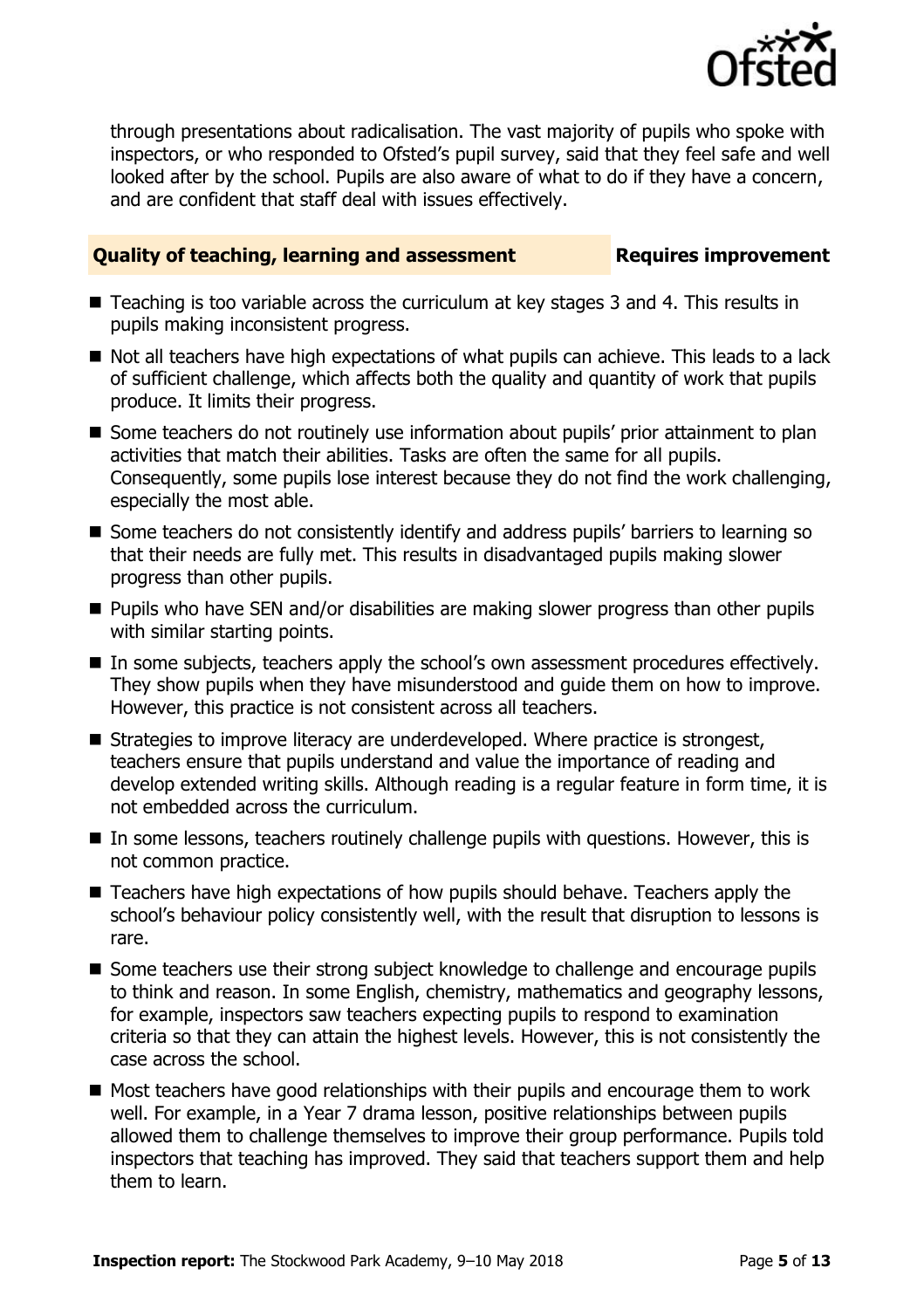

■ Key stage 3 and 4 pupils who met with inspectors described English and mathematics as among the most effective subjects. In these subjects, teachers make accurate assessments of pupils' progress and identify gaps in their knowledge and understanding. They use this information to help pupils to build on what they already know and can do.

# **Personal development, behaviour and welfare Good**

### **Personal development and welfare**

- The school's work to promote pupils' personal development and welfare is good.
- There is effective support for pupils and clear procedures in place to ensure that pupils are treated fairly and consistently. Parents are included in any actions taken.
- The assembly programme provides a framework to promote the school's values as well as British values. An assembly on mental health, for example, focused on pupils treating each other with kindness and support. Assemblies are also an important aspect of the school's work to raise pupils' aspirations and reward their efforts in and out of lessons.
- **Pupils listen respectfully to the views of others. Both form time and personal, social and** health education lessons provide opportunities for learning about broader topical issues, including fundamental British values, staying healthy and keeping safe. Careers guidance is focused on the individual and prepares pupils very well for the next steps in their education or career.
- An extensive extra-curricular programme underpins pupils' spiritual, moral, social and cultural development, as well as supporting academic study. Pupils enjoy the provision and it is well attended. Leaders monitor pupils' extra-curricular attendance so that adaptations can be made to respond to pupils' needs.
- A small number of pupils are educated by other providers on behalf of the school. Their personal development, attendance, safety and progress are well managed and monitored by the school.

# **Behaviour**

- The behaviour of pupils is good.
- $\blacksquare$  The new principal and his team have applied a consistent approach to the management of behaviour. This has improved the way in which pupils behave. In lessons, pupils behave well and do not interrupt the learning of others.
- **Pupils are inclusive. Different ages, sexes and backgrounds mix happily. In the** corridors, there is a calm and controlled pace of movement. Pupils enjoy the social spaces that are freely available to them and behave appropriately.
- **Pupils enter assembly in a calm and purposeful manner. Routines for entry and** expectations are well established.
- Bullying is rare. While a very small minority of parents expressed some concerns about bullying in the school, this was not supported by other inspection evidence. Inspectors spoke to pupils across all year groups who said that they do not worry about bullying.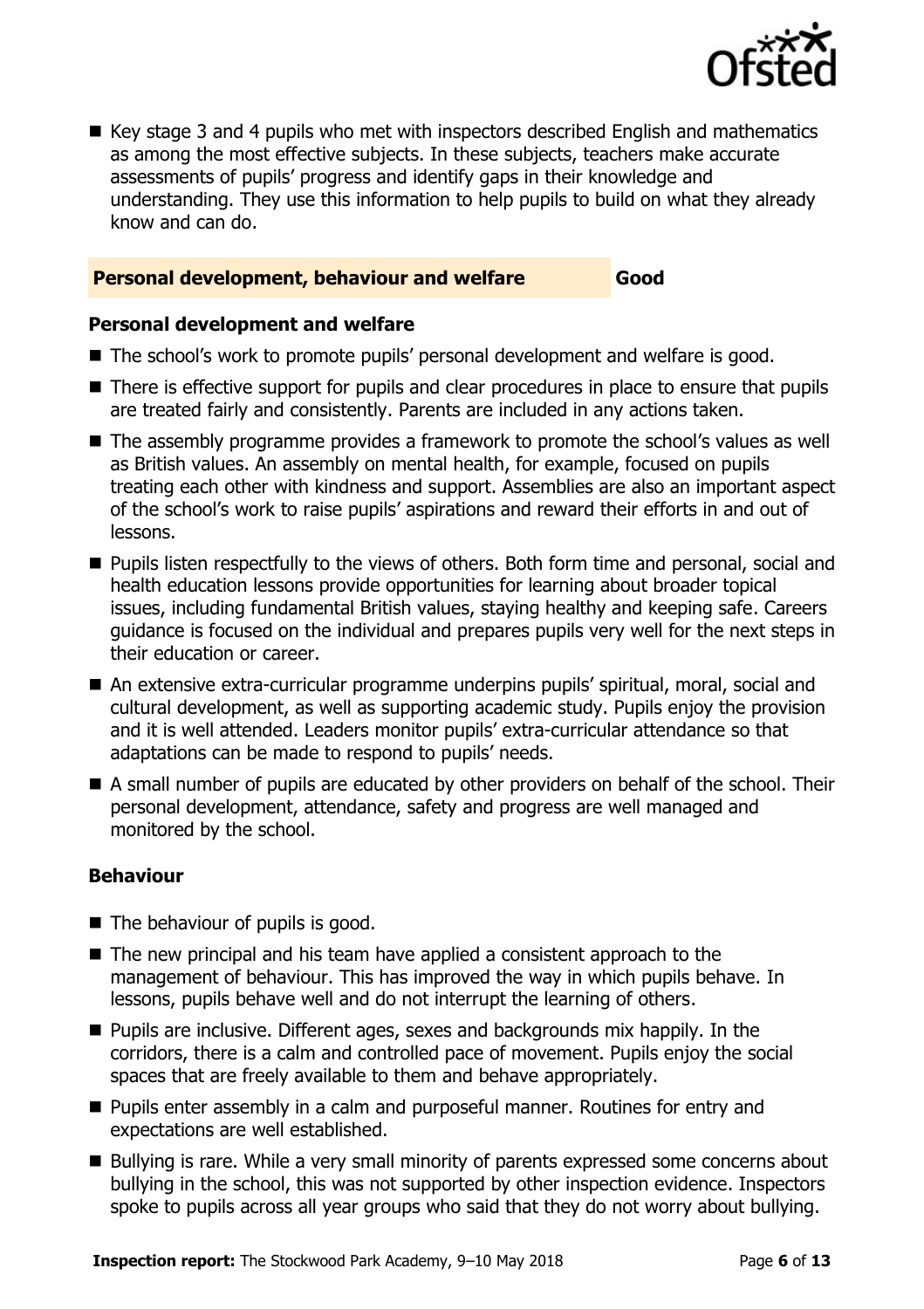

They know what to do and who to speak to. Some pupils act as anti-bullying ambassadors to support the work of the school. Pupils are confident that any incidents of bullying are resolved rapidly.

- **Pupils say that the school does not tolerate any bad language or discriminatory** behaviour, and that their teachers are quick to challenge these things. Pupils believe that those who have a different background or outlook on life to their own are treated with respect. They say that everyone is treated equally. The school promotes an ethos of 'speaking kindly' to others.
- Well-established procedures are in place to ensure that pupils attend regularly. Leaders are improving the attendance of all groups of pupils, particularly disadvantaged pupils and pupils who have SEN and/or disabilities. Attendance is broadly in line with national averages. The proportion of pupils who are persistently absent is declining. Pupils appreciate receiving rewards for good attendance.

# **Outcomes for pupils Requires improvement**

- Across a range of subjects, pupils typically make less progress than they should through key stages 3 and 4. This is because the quality of teaching is too variable.
- Pupils did not make sufficient progress in English or mathematics in 2017. Over the past two years, the proportion of pupils attaining at least a grade 4 in both GCSE English and mathematics was low. In 2017, in mathematics, pupils made better progress than in the previous year but it remained below average.
- Over time, pupils' progress and attainment in science have been low. This has mainly been due to inconsistencies in teaching and changes in staffing. New leaders are making improvements to the teaching of science. However, because the quality of teaching remains variable, pupils still do not consistently make good progress.
- **Pupils' progress by the end of key stage 4 in humanities and languages was below** average in 2017. Pupils currently in the school are making better progress in these subjects because teachers plan for pupils' different abilities.
- $\blacksquare$  In 2017, in a range of other subjects such as computer science, drama and art, pupils made good progress and their attainment was close to average.
- The progress and attainment of disadvantaged pupils over the past two years have been low. They have not made as much progress as other pupils nationally. Leaders have not had a clear understanding of the needs of these pupils and have not ensured that suitable support was in place for them in lessons. This year, new leaders have tried to improve this. The most able current Year 11 disadvantaged pupils are making better progress from their starting points. However, disadvantaged pupils still do not typically make as much progress as they should.
- **Pupils who have SEN and/or disabilities do not always make sufficient progress from** their starting points. This is because teachers do not always match work to their needs.
- A new subject leader is rapidly improving the progress of current pupils in English through implementing changes to teaching and assessment. Pupils currently in Year 11 are making good progress in English.
- In mathematics, leaders have introduced large-group seminars and extra-curricular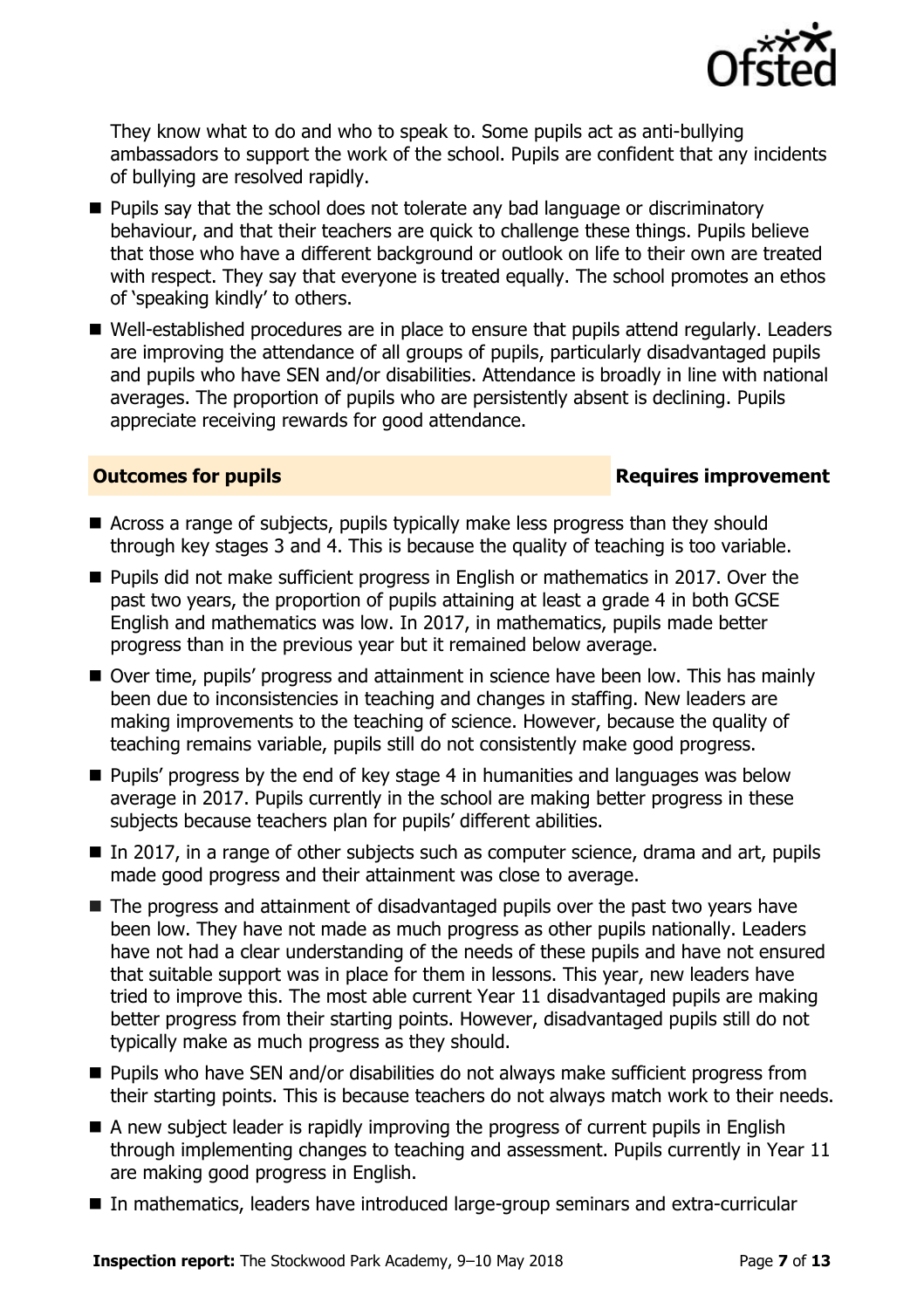

support to boost the learning of pupils in Year 11. At key stage 3, pupils are developing a stronger base of knowledge and understanding and are making good progress.

- New leaders are identifying strengths and weaknesses in pupils' performance. They have implemented a more rigorous analysis of pupils' assessment information. Through their regular meetings with faculty leaders, senior leaders check on the progress that the pupils make. Leaders' findings show that that some staff are not using the assessment information consistently well to plan learning for pupils of all abilities. Even so, most pupils' progress is beginning to improve.
- Leaders provide pupils with effective advice and quidance to help them choose their next steps. All pupils at the end of Year 11 either join the school's sixth form, begin an apprenticeship or go on to study elsewhere.

# **16 to 19 study programmes Good**

- Leaders know the students well. Students receive effective support and quidance on the most appropriate courses for them to study. This contributes to good retention rates between Years 12 and 13.
- Over the past three years, attainment in academic and vocational subjects has been in line with national averages. Students' attainment on entry is low but they make good progress, particularly in vocational subjects.
- Students joining Year 12 without a grade 4 in GCSE English or mathematics receive the support they need to attain these qualifications. They make good progress and improve their grades by the time they leave the sixth form. Success rates are above the national average.
- Leaders have made sure that disadvantaged students receive consistent support. In 2017, these students made better progress in academic subjects than their nondisadvantaged peers.
- The quality of teaching in the sixth form is good. Detailed subject knowledge, effective planning and thorough questioning of students promote good progress. Inspectors noted strong relationships between staff and students and established routines in lessons. Students speak positively about the support they receive from their teachers.
- Behaviour in the sixth form is good. Students display maturity and respect for others. Leaders offer students opportunities to contribute to the school community, such as through fundraising and supporting younger pupils.
- There is a well-established programme of enrichment activities and, in form time, students are encouraged to explore a range of personal issues, such as financial planning and maintaining a healthy lifestyle. Students respond willingly and positively to these discussions.
- Careers advice and quidance for students in the sixth form are good. Students appreciate the support they receive. All of them have opportunities to develop workrelated skills and carry out work experience. An increasing proportion of students are gaining places on university courses or apprenticeship schemes in employment.
- Attendance is improving, particularly in Year 12. Leaders use a range of strategies to ensure that pupils attend regularly and they monitor attendance across both sites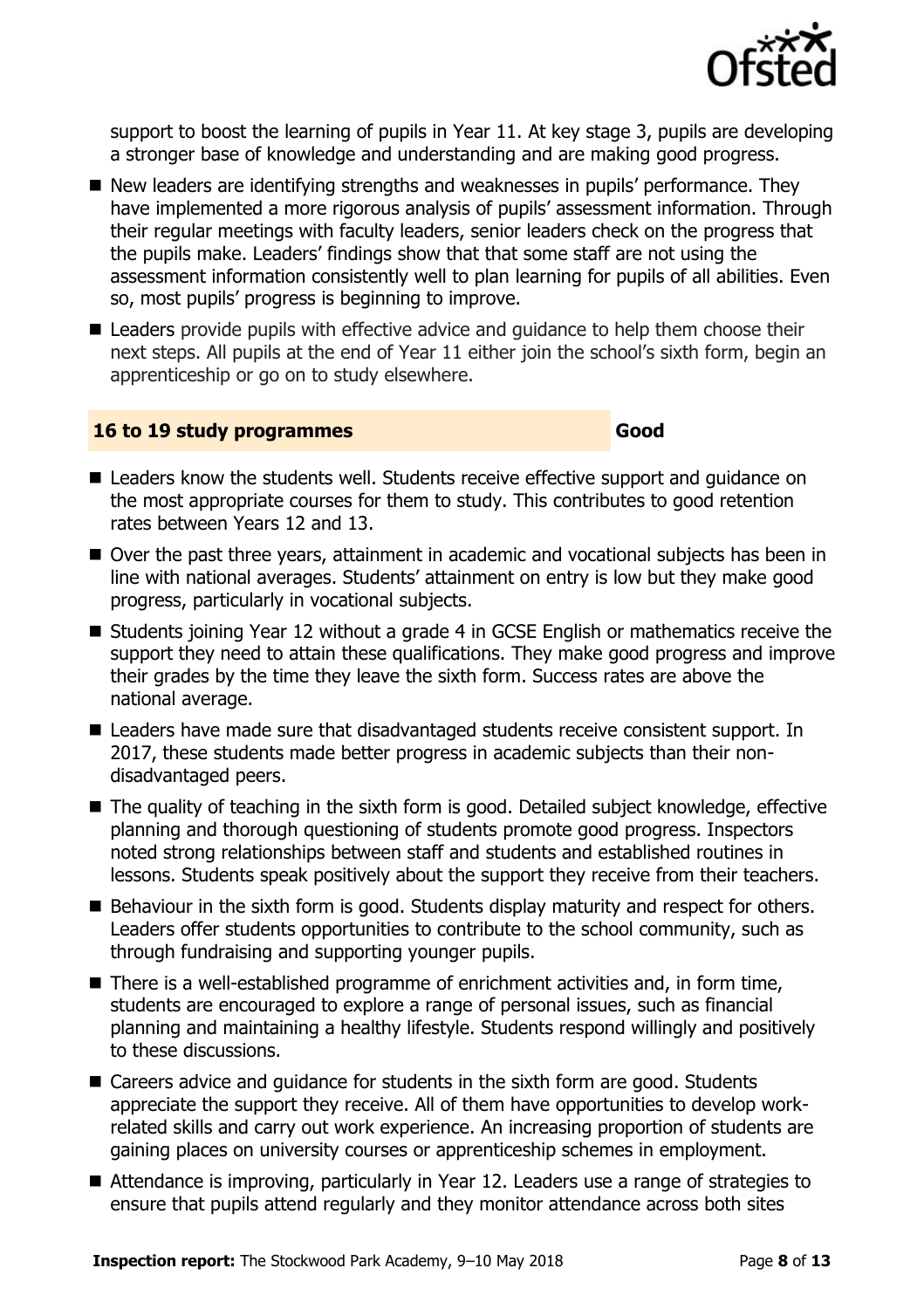

closely. The school provides transportation between sites to secure students' safety and punctuality.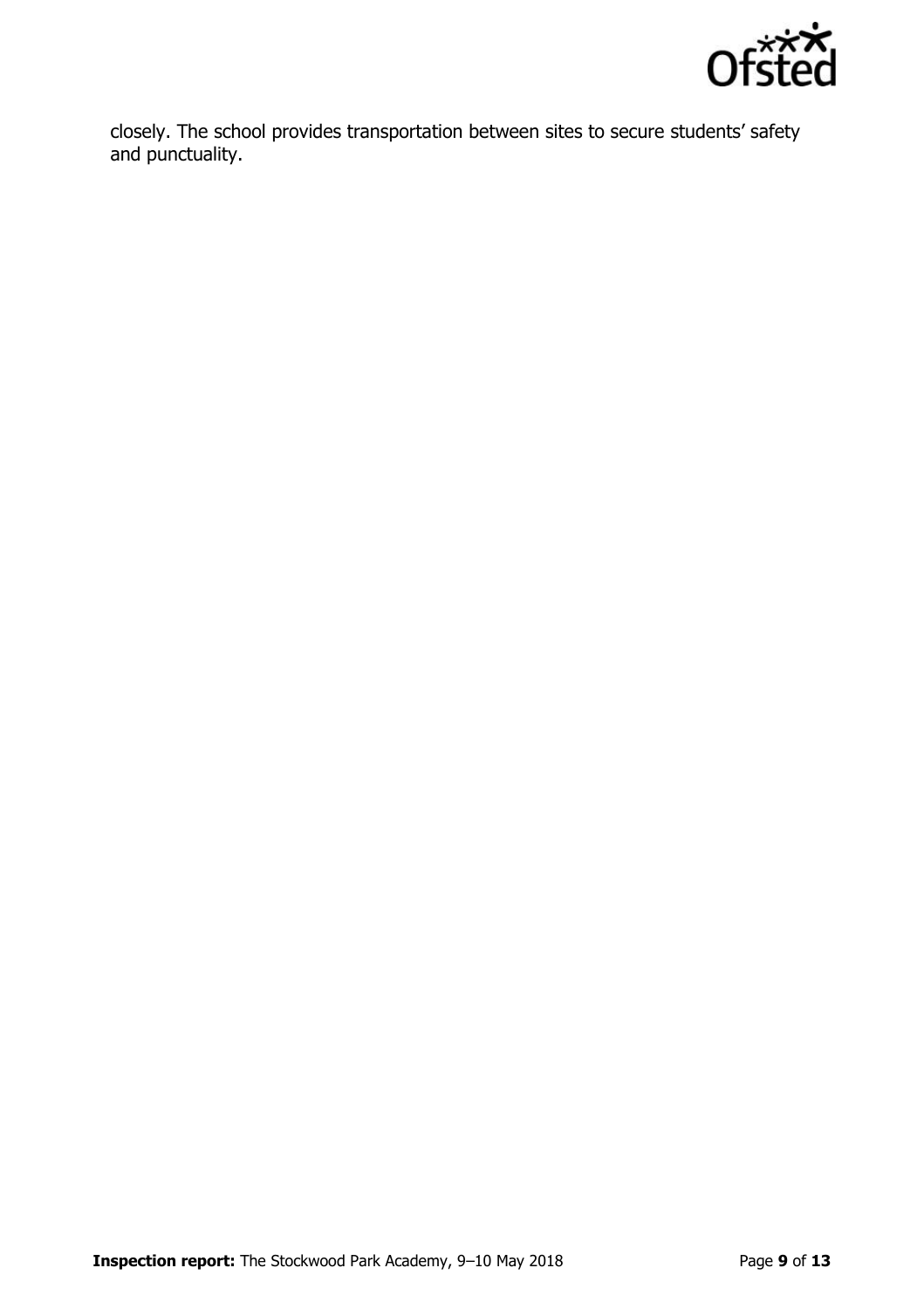

# **School details**

| Unique reference number | 135338   |
|-------------------------|----------|
| Local authority         | Luton    |
| Inspection number       | 10046390 |

This inspection of the school was carried out under section 5 of the Education Act 2005.

| Type of school                                           | Secondary                                               |
|----------------------------------------------------------|---------------------------------------------------------|
| School category                                          | Academy sponsor-led                                     |
| Age range of pupils                                      | 11 to 18                                                |
| Gender of pupils                                         | Mixed                                                   |
| Gender of pupils in 16 to 19 study<br>programmes         | Mixed                                                   |
| Number of pupils on the school roll                      | 1,344                                                   |
| Of which, number on roll in 16 to 19 study<br>programmes | 55                                                      |
| Appropriate authority                                    | Board of trustees                                       |
| Chair                                                    | John Buck                                               |
| Principal                                                | <b>Richard Found</b>                                    |
| Telephone number                                         | 01582 722 333                                           |
| Website                                                  | http://stockwoodpark.thesharedlearningtru<br>st.org.uk/ |
| <b>Email address</b>                                     | stockwoodpark@thesharedlearningtrust.org<br>.uk         |
| Date of previous inspection                              | 8-9 May 2015                                            |

# **Information about this school**

- The Stockwood Park Academy is larger than the average-sized secondary school.
- The school joined The Shared Learning Trust, Luton in March 2015.
- The sixth form works in partnership with Chalk Hills Academy, Luton, which is also part of The Shared Learning Trust.
- The proportion of disadvantaged pupils is above average.
- The proportion of pupils who have SEN and/or disabilities is below average.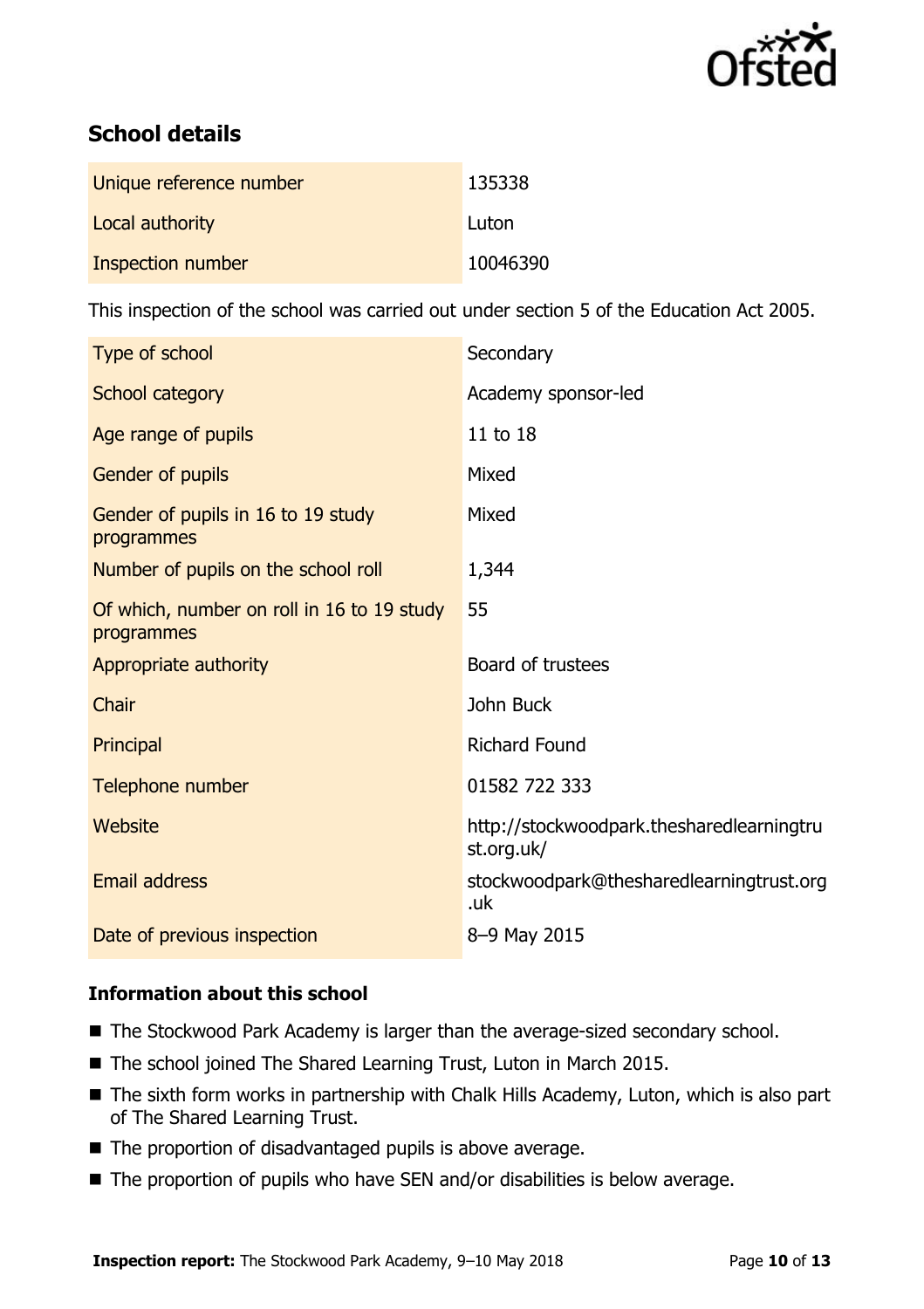

- The proportion of pupils who have a statement of special educational needs or an education, health and care plan is below average.
- The proportion of pupils from minority ethnic backgrounds is above average.
- The school meets the government's minimum floor standards, which set the minimum requirements for pupils' attainment and progress at key stage 4.
- The school meets the Department for Education's (DfE) definition of a coasting school based on key stage 4 academic performance results from 2015 to 2017.
- The school is participating in a DfE Strategic School Improvement Fund project.
- Alternative provision is provided at Reach, Shine Learning Centre, Evolve, The Avenue Centre for Education, Luton and The Seeds of Change, Bedford.
- Since the departure of the previous principal in September 2016, there have been several changes to the school leadership team. The current principal took up the substantive post, from an interim principal, in April 2017. Two new vice-principals joined the school in September 2017.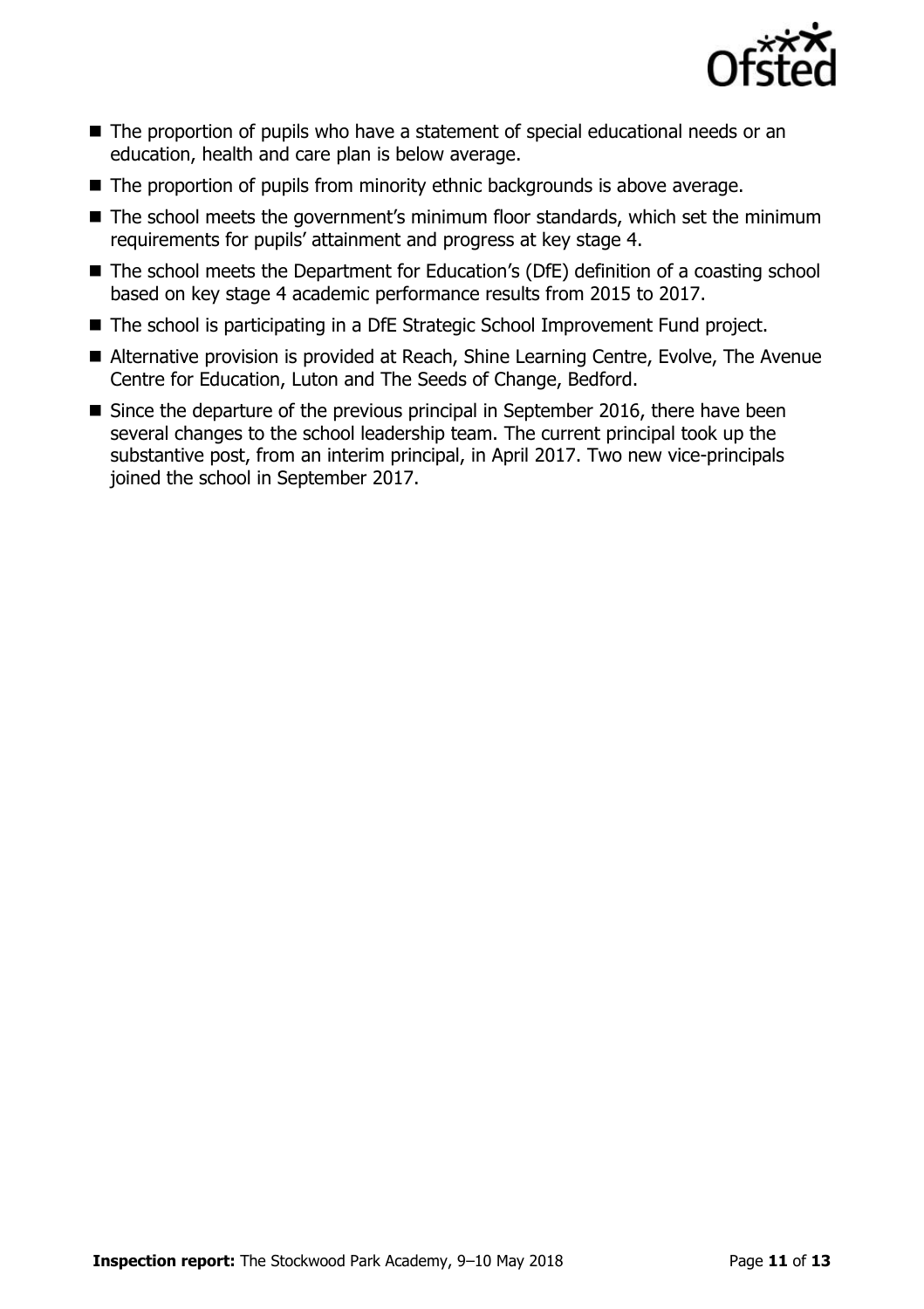

# **Information about this inspection**

- Inspectors visited parts of 65 lessons, including 35 with school leaders. They visited assemblies and heard pupils read aloud.
- Meetings were held with senior leaders, middle leaders, newly qualified teachers, the chair of the local governing body and the trust's chief executive. Telephone calls were made to the local authority and alternative education providers.
- Inspectors looked at: the single central record of recruitment checks; safeguarding and child protection policies and procedures; self-evaluation and improvement plans; minutes of governing body meetings; records of pupils' behaviour and attendance; information about the progress and attainment of current pupils; and other information provided by senior leaders.
- **Inspectors spoke to pupils from all year groups individually and in groups.**
- Inspectors scrutinised pupils' work. They considered 28 responses to Ofsted's online questionnaire, Parent View, and 24 free-text responses sent by parents. They also considered 47 responses to Ofsted's questionnaire for staff and 40 responses to Ofsted's questionnaire for pupils.

# **Inspection team**

| Kathryn Herlock, lead inspector | Ofsted Inspector |
|---------------------------------|------------------|
| John Constable                  | Ofsted Inspector |
| <b>Carole Herman</b>            | Ofsted Inspector |
| <b>Helen Loughran</b>           | Ofsted Inspector |
| Paul O'Shea                     | Ofsted Inspector |